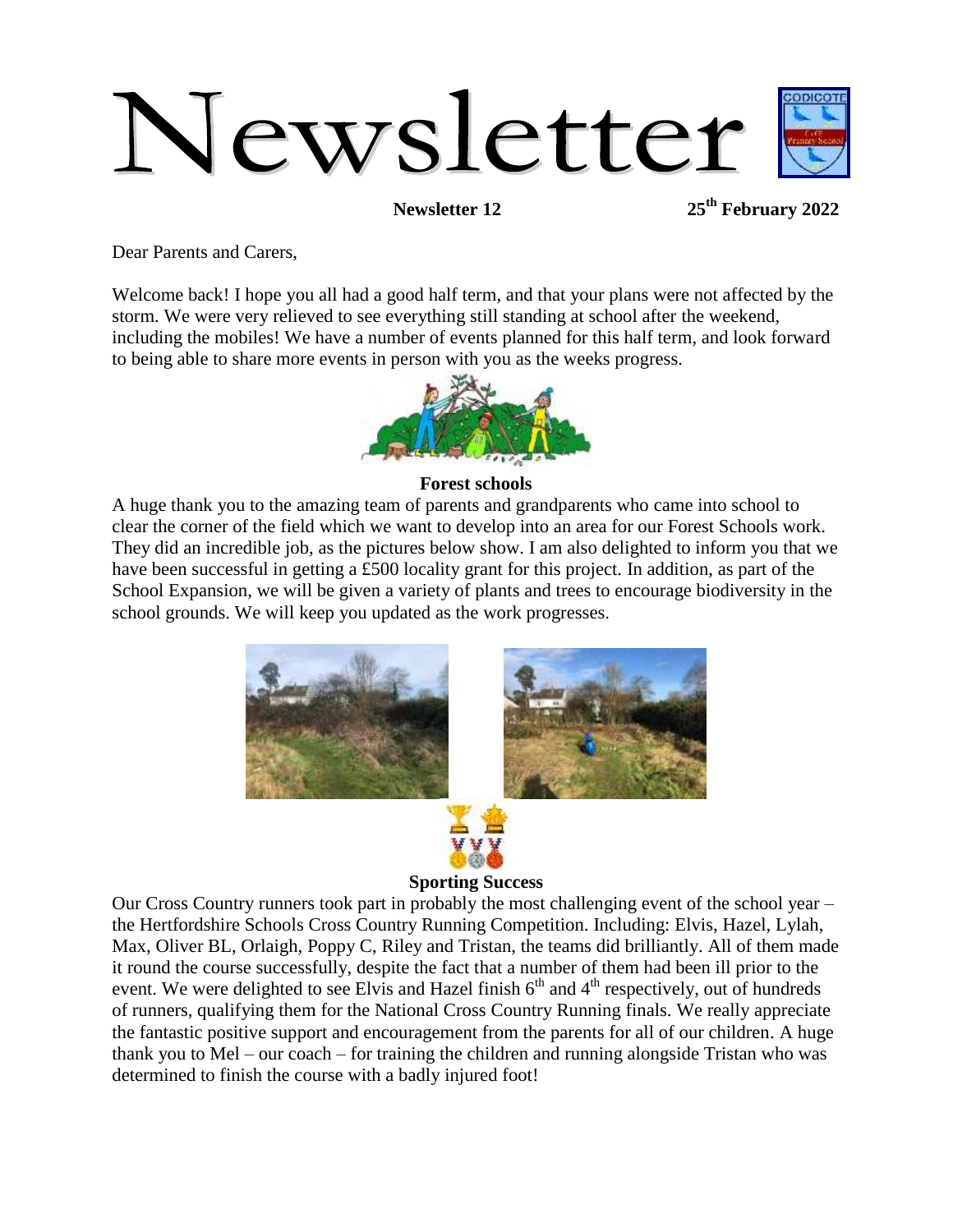Our Junior footballers also had a great result at the Rural Schools' Football Tournament, with one team finishing as overall winners, and the other, in  $5<sup>th</sup>$  place. Mrs Broad –coach – was really impressed with the children's team work and support and encouragement for each other. We are very proud of all of the players.



### **Art Day**

Thank you very much to Miss Grainger for organising another extremely successful Art Day. This year we focussed on The Last Supper by Leonardo Da Vinci. The day started with Miss Grainger introducing the picture and artist to the children. They then had the opportunity to create their own versions– the results were brilliant, from the youngest to oldest children. In the afternoon, each class did different activities linked with the picture. We ended the afternoon, with everyone in the hall, with the staff posing, for the children to draw! Some of us were better at keeping still than others! As the work is completed and displayed around the school, I will add photos to the website, and make a montage of pictures from the day, for the children.



## **Nursery Admissions.**

The Nursery form is now 'live' on our website. If your child is 4 between 1st September 2022 to 31st August 2023, you are able to apply for a place to start in September 2022. We have 30 nursery places available, organised into five morning sessions, providing 15 hours of free nursery education. Applications need to be in by Friday  $11<sup>th</sup>$  March, and offers will be sent out on 31<sup>st</sup> March. If you have any difficulties making your application, please do not hesitate to contact us. The link to the page on the website with further details is here:

<https://codicote.herts.sch.uk/school-office/admissions/>



### **Motion, Potions and Commotions**

We are holding a STEM week, starting on  $21<sup>st</sup>$  March, with the theme: Motion, Potions and Commotions. STEM stands for Science, Technology, Engineering and Maths. The whole school will be focussing on a range of different challenges and activities linked to these subjects. If you would like to be involved in the week – either sharing your experience if you work in an associated job, or as a helper, we would love to have you – just let the school office know.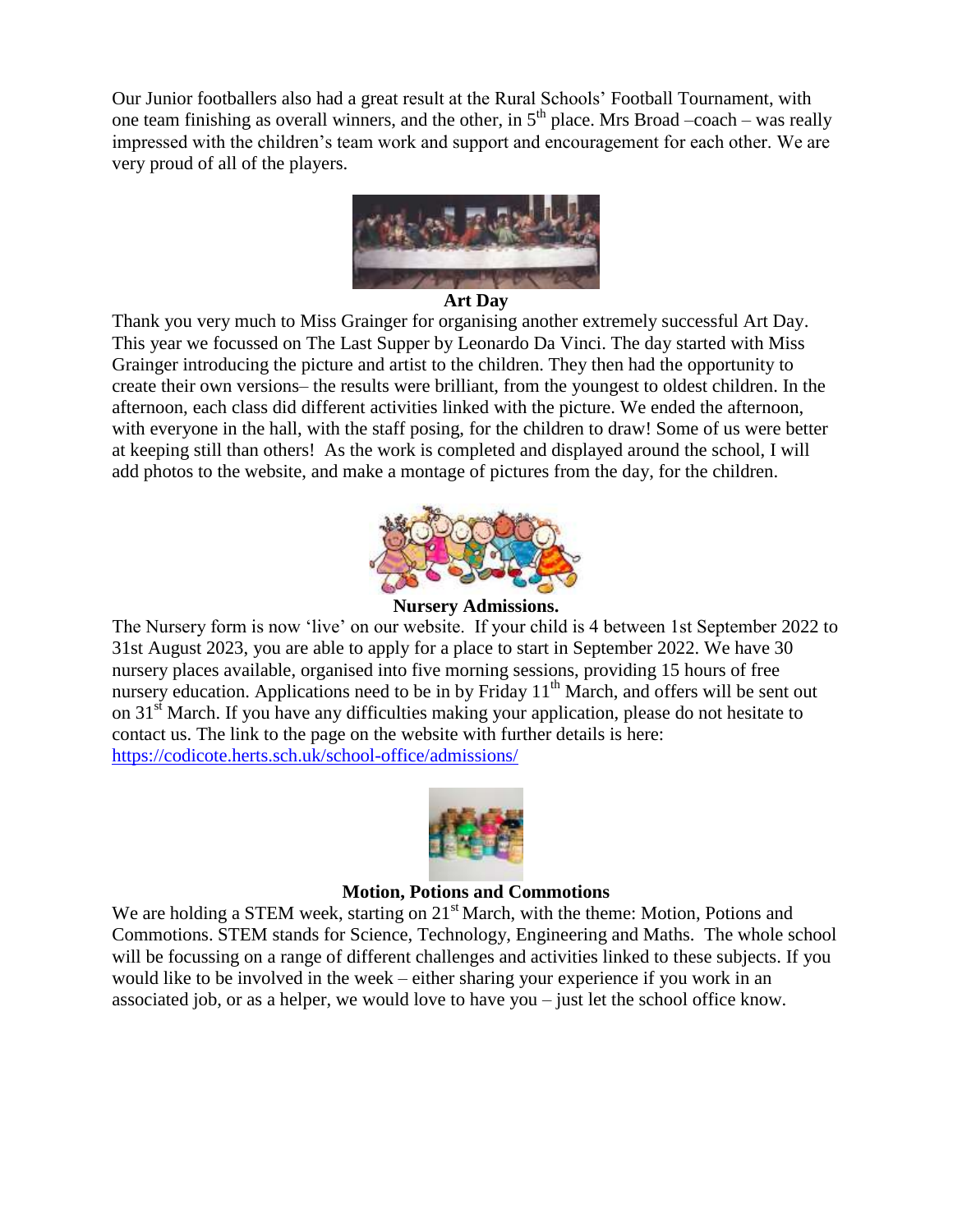

### **School Expansion**

Plans are continuing to progress with regard to the new building. It is likely we will need to reposition the mobiles, as they are currently very close to the building line, so we are looking at the options which will work best for the children. We should shortly find out which contractors have been awarded the contract. We are also considering where additional temporary parking may be made available once the building work starts. As things progress, we will keep you updated.

# **Parking Restriction Proposals**

We were as surprised as some of our residents to receive a letter this morning about parking restrictions proposed for Heath Lane, Hill Road and Meadow Way. This has not been discussed at any of the meetings attended by Mr Browne and me. The suggestions are:

- No Waiting at Any Time (double yellow lines) junction protection restrictions
- 'Limited Waiting' restrictions (single yellow lines) (Monday- Friday 8.30 a.m. 9.30 a.m. and 2.30 p.m. – 3.30 p.m.)
- School Keep Clear restriction  $(8.00 \text{ a.m.} 5.00 \text{ p.m.}$  Monday Friday during Tern time only outside School gates
- Advisory 20 mph signage 8.30 a.m.  $-9.30$  a.m. and 2.30 p.m.  $-3.30$  p.m..

I think we would all agree that a 20mph speed restriction and School Keep Clear signs outside the school gate would be helpful in keeping everyone safe; people may have different views on the other measures suggested.

Our understanding is that the proposals are as a result of concerns raised by people during the planning application process, regarding the safety of cars parking during drop off and collection times. If you have any points you would like to make, either in support or against the proposals, or with alternative suggestions, the email address to contact is:

[Informalconsultationdm@hertfordshire.gov.uk](mailto:Informalconsultationdm@hertfordshire.gov.uk) and the reference is: DM/3032/21



**Book Week**

Next week is National Book Week, and on Thursday  $3<sup>rd</sup>$  March, the children are invited to come to school dressed as a book character. Costumes do not need to be elaborate! We will also be holding a book swap: your child is welcome to bring a book they have finished reading, and select another to take home. Books can be brought in and exchanged from Monday  $28^{\text{th}}$  to Friday 4<sup>th</sup> March, at breaktime.